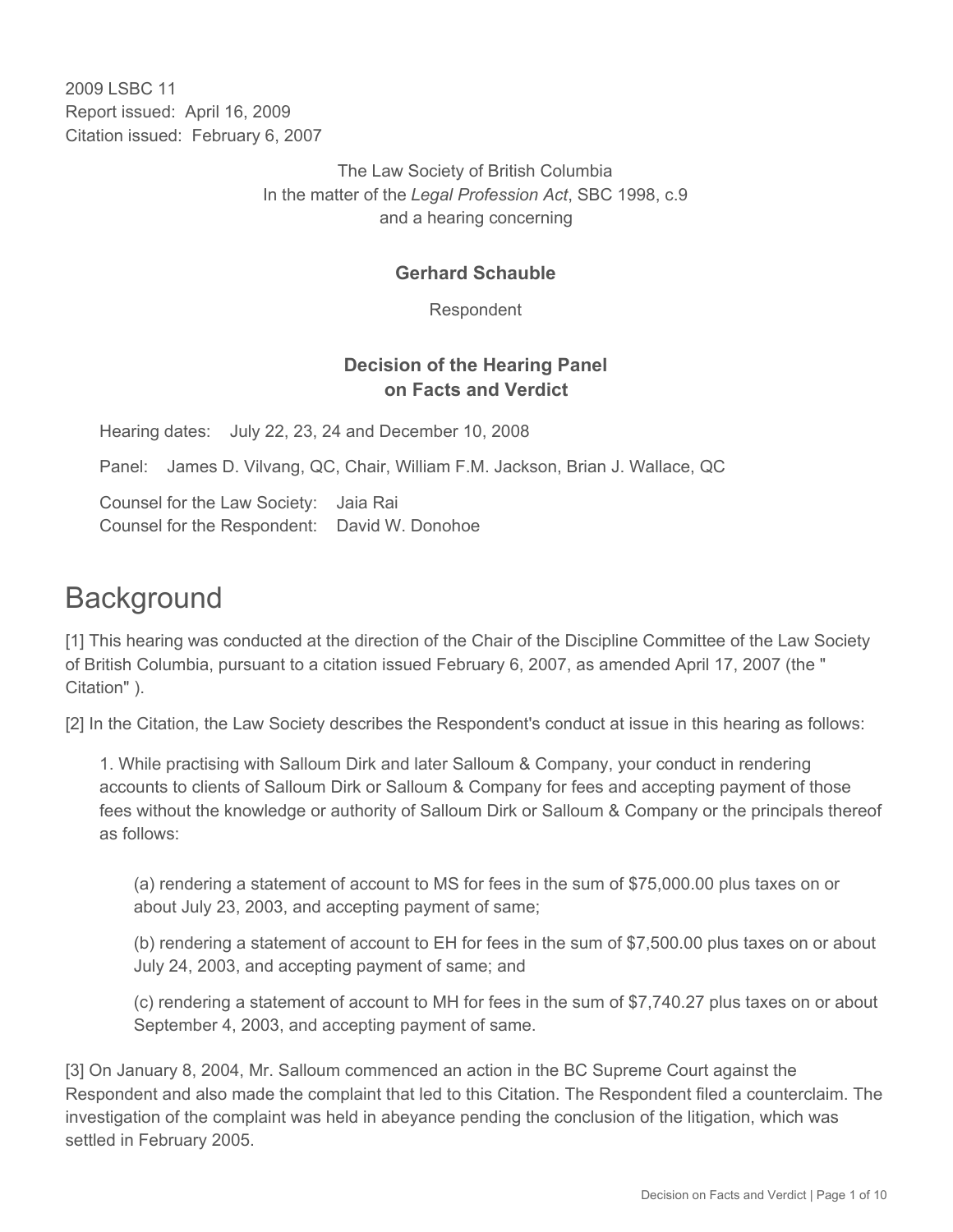[4] The Law Society says that three issues arise with respect to all of the clients referred to in the Citation:

(a) Whether the clients were firm clients or the Respondent's clients;

(b) If the clients were the Respondent's, whether he had received authority from Mr. Dirk to take the clients as his own;

(c) If the clients were firm clients, whether the Respondent was entitled to set off amounts paid to him by those clients against amounts owed to him by Mr. Salloum.

[5] At the opening of the hearing, the Law Society applied, pursuant to Rule 5-6(2) of the Law Society Rules*,*  to exclude the public from the hearing during the testimony of witnesses, and to seal any exhibits and portions of the transcript that might disclose the identity of the clients. The application was based on solicitor-client privilege. The Respondent consented. The Panel made the order sought. The exhibits that are subject to the order and the transcript of the testimony of witnesses have been marked accordingly. The Panel has written this decision keeping in mind the need to protect solicitor-client privilege.

[6] The parties filed a Statement of Agreed Facts at the hearing. The Law Society called as witnesses Paul Henry, Michael Dirk and Lawrence Salloum. Mr. Salloum was in practice with the Respondent for all of the time in question. Mr. Dirk was in partnership with Mr. Salloum for part of the time. Mr. Henry valued that partnership in the context of a dispute between Mr. Salloum and Mr. Dirk on its breakup.

# Facts

[7] In June 2001, the Respondent entered into an agreement with the firm of Salloum Dirk (the " 2001 Agreement" ), pursuant to which the firms were to " practise together" , to use the neutral term from the Respondent's newspaper ad at the time. In his opening, Mr. Donohoe referred to the arrangement as " not a partnership" and stated that the Respondent was an " independent contractor" . The Respondent's announcement letter said, " Schauble & Company is merging with the law firm of Salloum Dirk" and described the venture as " the new firm" .

[8] By notice to the Respondent given on December 30, 2002, Salloum Dirk terminated the 2001 Agreement effective February 1, 2003. Messrs. Salloum and Dirk terminated their partnership on January 31, 2003, and effective the next day, Messrs. Salloum and Schauble entered into an agreement (the " 2003 Agreement" ), in essentially the same terms as the 2001 Agreement[1] (collectively, the " Agreements" ). The law firms of Salloum Dirk and Salloum & Company are referred to in this decision either separately or collectively as the " Firm" .

[9] The 2001 Agreement contained the following provisions that are relevant for this hearing:

(a) Paragraph 4 ? The parties acknowledge that Schauble & Company is under no obligation to provide a minimum number of hours to Salloum Dirk or generate a minimum amount of income or legal fees during any particular period hereunder.

(b) Paragraph 5 ? Salloum Dirk acknowledges and agrees that Schauble & Company may participate in the provision of legal services and other activities (whether for remuneration or not) outside of this Agreement, including the provision of legal services to charities, non-profit organizations and the operation of the mediation practice and sports agency.

(c) Paragraph 7 ? Schauble & Company shall retain the goodwill of its law practice, including its clients and its assets (" the retained assets" ) as follows: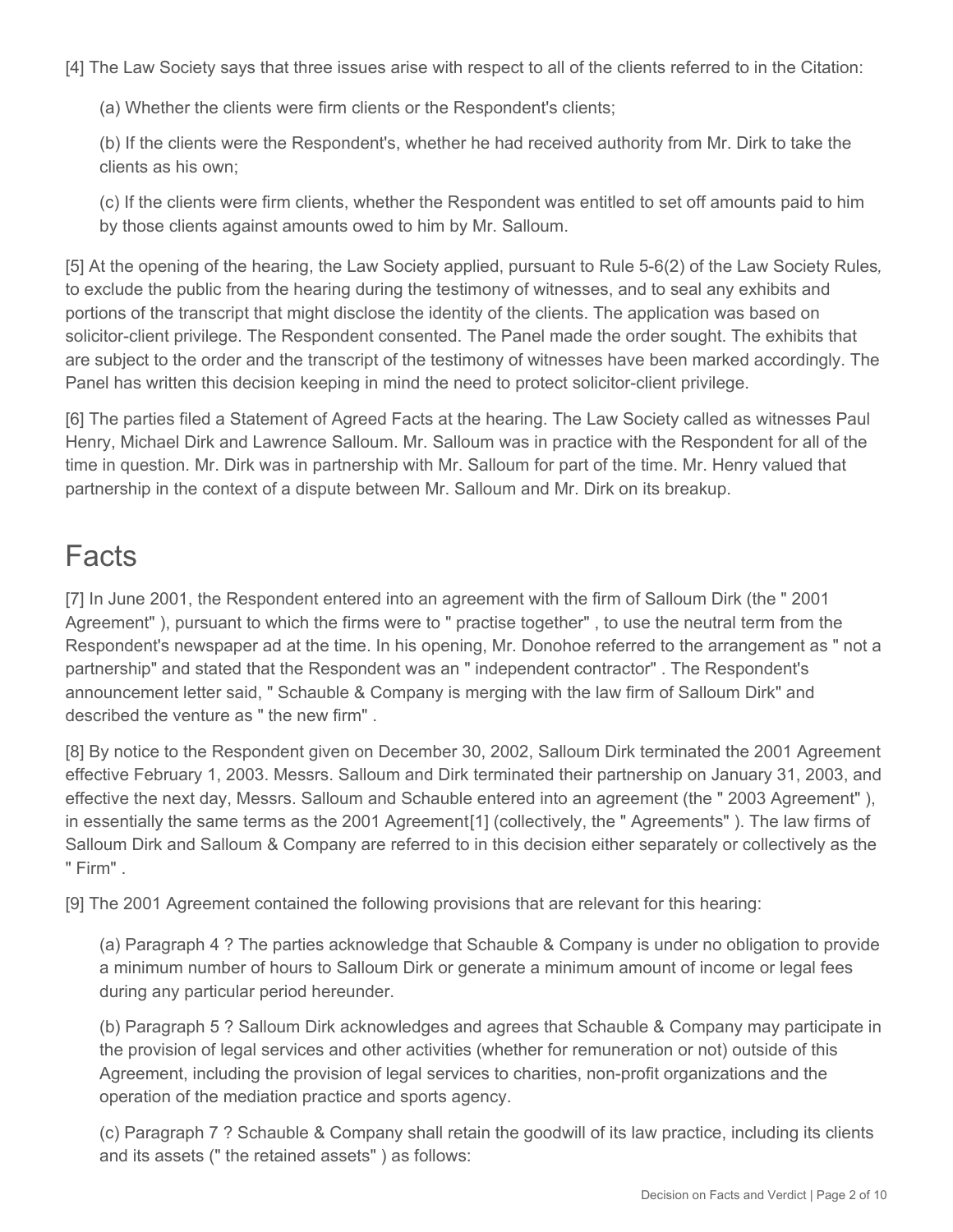(i) The mediation practice known as Opus Mediation Services and the sports agency known as GES, Inc.

(ii) Schauble & Company file #'s 3766 and 5743.

(d) Paragraph 8 ? Schauble & Company may utilize some retained assets for the provision of legal services under this Agreement. Schauble & Company may use such of Salloum Dirk assets as set out herein, including its computer, administrative and accounting systems, secretarial personnel, furniture and equipment, precedents, library, supplies and other resources and assets of Salloum Dirk.

(e) Paragraph 9 ? Salloum Dirk agrees to pay to Schauble & Company fifty (50%) of all gross legal fees billed by Schauble & Company and collected by Salloum Dirk.

The relevant terms of the 2003 Agreement were not materially different, except that at paragraph 7 (renumbered as 8), file #5743 was the only named file retained by the Respondent as part of his " goodwill" .

[10] MS was a client with a personal injury claim whose file (the " S file" ) was transferred by the law firm of Bishop & Company to the Respondent on October 2, 2002 while he was practising with the Firm. He opened the file on or about October 16, 2002 and entered into a retainer agreement dated October 16, 2002 with MS.

[11] The S file was settled for \$304,000 in July 2003. The cheque for that amount was received from ICBC payable to the Firm and deposited in the Firm's trust account on July 24, 2003. The funds were distributed on July 24 and 25, 2003 on the Respondent's instructions as follows:

(a) a cheque for \$9,270.77 to Bishop & Company,

(b) two transfers to the Firm's general account: one in the amount of \$872.44 for fees and disbursements on an unrelated matter for MS and one in the amount of \$3,897.95 for disbursements on the S file,

(c) two cheques to CIBC: one in the amount of \$46,853.78, and one in the amount of \$39,021.22, and

(d) a cheque for the balance of \$204,083.84 payable to MS.

[12] The Respondent rendered an account dated July 23, 2003 to MS as a Schauble & Company account for \$75,000 plus GST and PST of \$10,875, for a total of \$85,875. The two cheques to CIBC totaled \$85,876.06. Initially, the Respondent's instructions had been to issue a trust cheque to Schauble & Company for fees. The effect of issuing the cheques to CIBC was to hide the fact that the fees had been paid to Schauble & Company.

[13] The Statement of Agreed Facts described the payments to CIBC as being " on MS's behalf" and said, " MS paid this account [being the account rendered by the Respondent] directly to Schauble & Company." However, the evidence at the hearing established that, to pay his account, the Respondent issued the two Firm trust cheques from the settlement proceeds to CIBC for his benefit.

[14] The S file was ongoing at the time of the dissolution of the Salloum Dirk firm at the end of January 2003. In June 2003, Mr. Dirk retained Mr. Henry, a Kelowna lawyer, to value the Firm for the purpose of an arbitration arising from the dissolution. Mr. Henry included the S file in his report but, based on the Respondent's advice, excluded it from the division of fees.

[15] EH and MH were clients of Mr. Dirk, who referred them to the Respondent for personal injury claims in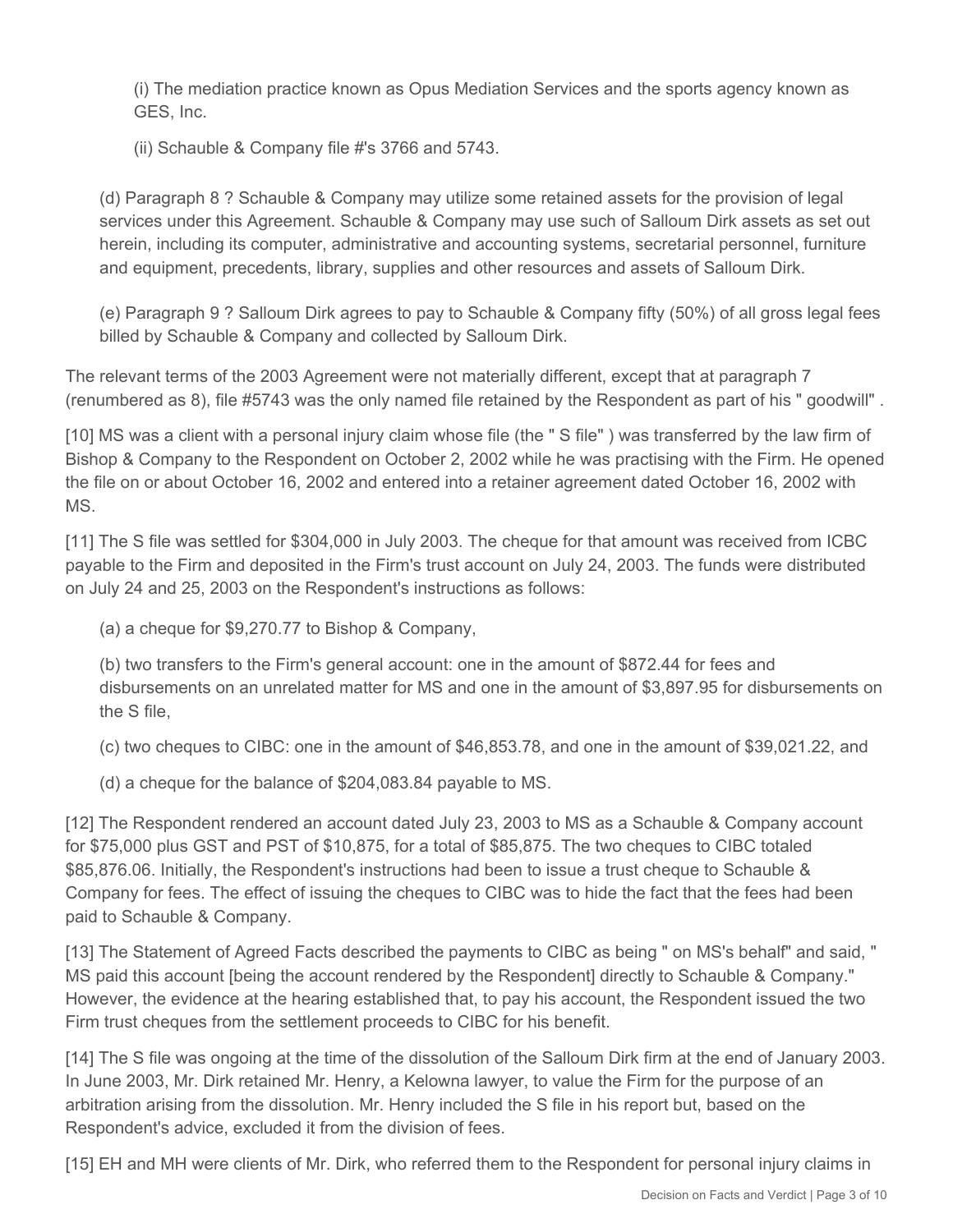March 2002. The Respondent opened the files (the " H files" ).

[16] The claim of EH was settled on July 23, 2003 for \$25,000 and that of MH on September 3, 2003, for \$30,000. At the Respondent's request, ICBC issued cheques for the settlements to Schauble & Company. On July 24, 2003, the Respondent rendered a Schauble & Company statement of account to EH for \$7,500 plus taxes and on September 4, 2003, rendered a Schauble & Company account to MH for \$7,740.27 plus taxes.

[17] The H files were also ongoing at the time of the dissolution of the Salloum Dirk firm. However, the H files were not included in Mr. Henry's valuation report.

[18] Although the S and H files were opened in 2002 and were active at the date of the 2003 Agreement, neither was added to the files listed at paragraph 8 of the 2003 Agreement as being retained by the Respondent as part of his " goodwill" .

[19] Mr. Henry delivered his report on July 18, 2003. Although the H files were on a list of files Mr. Dirk had given Mr. Henry, they were not included in the report.

[20] Mr. Henry referred to the S file in the report as a " file from Schauble & Company" , and as " excluded from valuation." Mr. Henry testified that the references meant that the S file had come from the Respondent's previous law practice. However, in cross-examination, he could not recall " the specific detail" of the conversation in which the Respondent told him that.

[21] Mr. Henry excluded the S file from the valuation in the first typed draft of his report on July 15, 2003, but it had been included in his handwritten draft as late as July 10.

[22] In late June or early July 2003, the Respondent told Mr. Henry of his grievances about Mr. Salloum. He felt Mr. Salloum had betrayed him; that Mr. Salloum had not kept his side of their bargain. In particular, he was upset that Mr. Salloum had referred a number of personal injury files to a lawyer in Penticton.

[23] Ms Rai asked Mr. Dirk about his understanding of the 2001 Agreement. He said that the Respondent was entitled to keep any fees billed on the files he brought with him from Westbank but that on " files opened afterwards we were to share fees 50/50. The disbursements would be paid out and fees would be 50/50 for work done on any new files or any files that we turned over to him." Mr. Dirk also said it was his understanding that the Respondent was not entitled to carry on a practice outside the firm.

[24] This exchange then followed:

Q. Would you have agreed to any agreement that would allow him to do that?

A. I don't think so. You know, why would we have Mr. Schauble there when we were going to pay all of the disbursements and he would get all of the income? There is no sense of having him there.

Q. So what was the purpose behind -

A. Other than doing this stuff, the mediation and the files that he brought with him and this charity and that sort of thing. Those he was entitled to 100 per cent.

[25] Mr. Dirk testified that he had assumed that the Respondent had brought the S file with him from his Westbank practice so that the Firm was not entitled to any of the fees. As to the H files, Mr. Dirk said that he did not tell the Respondent that he could retain 100% of the billings. He had referred the H files to the Respondent and anticipated the Firm would receive 50% of the fees.

[26] Mr. Donohoe pressed on Mr. Dirk in cross-examination that he and the Respondent discussed treating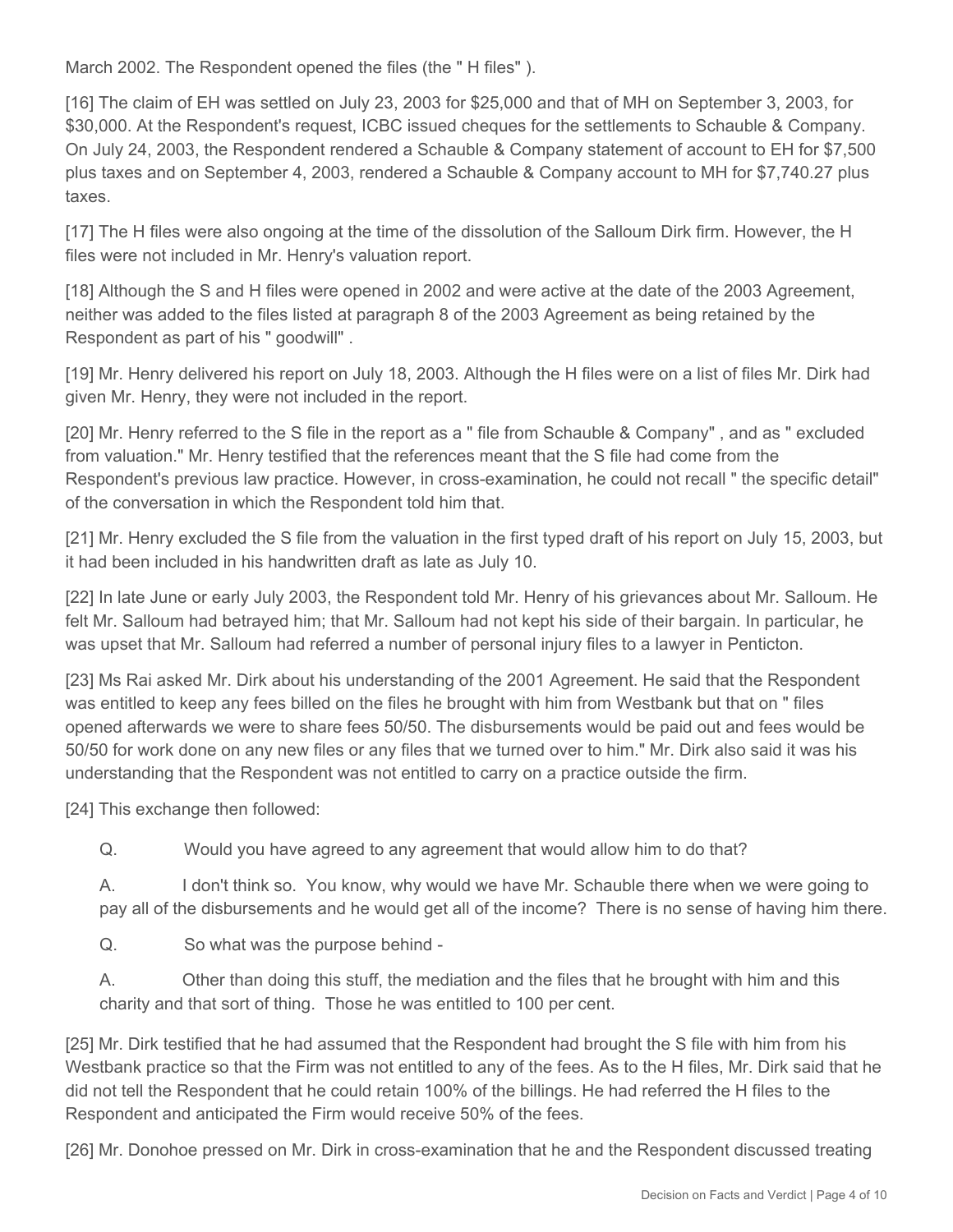the S and H files as Schauble & Company files:

Q. I suggest to you that you and Mr. Schauble had a discussion about the [H and S] files sometime in the weeks just before the arbitration hearing.

A. I do not recall that.

Q. And that Mr. Schauble indicated that he was treating the [S and H] files as Schauble & Company files and -

A. No, that did not happen. That I would have remembered. The [S] file I had always assumed was one of the files he brought with him from the west side, so I didn't think that Salloum and I were entitled to any share of that. But at no time did I discuss with Mr. Schauble that the [H] file would be his file, Schauble & Company, not ever. That I would have remembered.

[27] Mr. Donohoe put to Mr. Dirk four letters that Mr. Dirk had written, which Mr. Donohoe suggested could be read as inconsistent with Mr. Dirk's evidence at the hearing. We refer to two of the letters. Of the October 16 letter to the Respondent, Mr. Dirk said:

The last sentence there: " Insofar as I'm concerned you have every right and permission and authorization to retain those files as Schauble & Company files." By that I meant as and when you leave. Not while you are still here. That's what I meant by that.

[28] On his October 22 letter to Mr. Salloum, Mr. Dirk noted that:

The third paragraph says: Prior to leaving in January I told Schauble that insofar as I was concerned he was entitled to take away with him those personal injury claim files that he was authorized to take with him by his clients.

[29] In the October 22 letter, Mr. Dirk noted " that Schauble could provide legal services outside the agreement whether for remuneration or not" . He testified that meant, " He would have his mediation, he would have his charitable, he would have his sports."

[30] Mr. Dirk was aware that the Respondent had problems with Mr. Salloum. In particular, Mr. Salloum's daughter, as receptionist, referred all cold calls to Mr. Salloum, rather than referring them to each of the lawyers on a weekly rotation as they had agreed. Mr. Dirk shared the Respondent's view. Mr. Dirk was also aware that the Respondent was complaining that Mr. Salloum was keeping motor vehicle files that should have gone to the Respondent.

[31] Mr. Salloum testified that he first learned of the S file in October 2003, after the Respondent had left the Firm. He said that his secretary had found a letter relating to the file when she was cleaning the Respondent's old office. On her own volition, she pulled the trust records for the file and gave both documents to him. The Respondent said he told Mr. Salloum that the S and H files were exempted from the Henry report when they had a five-minute meeting just prior to the arbitration in July 2003.

[32] The Respondent called as witnesses, three former assistants who worked at the Firm during the time he was there. They confirmed the interpersonal tensions in the office, Mr. Salloum's decision to stop referring personal injury files to the Respondent, and the Respondent's complaints to Mr. Salloum.

[33] The Respondent testified that he was induced to move his practice from Westbank and to join the Firm by the assurance of being referred all of the Firm's personal injury work and by having other lawyers available to provide backup while he was engaged in other activities.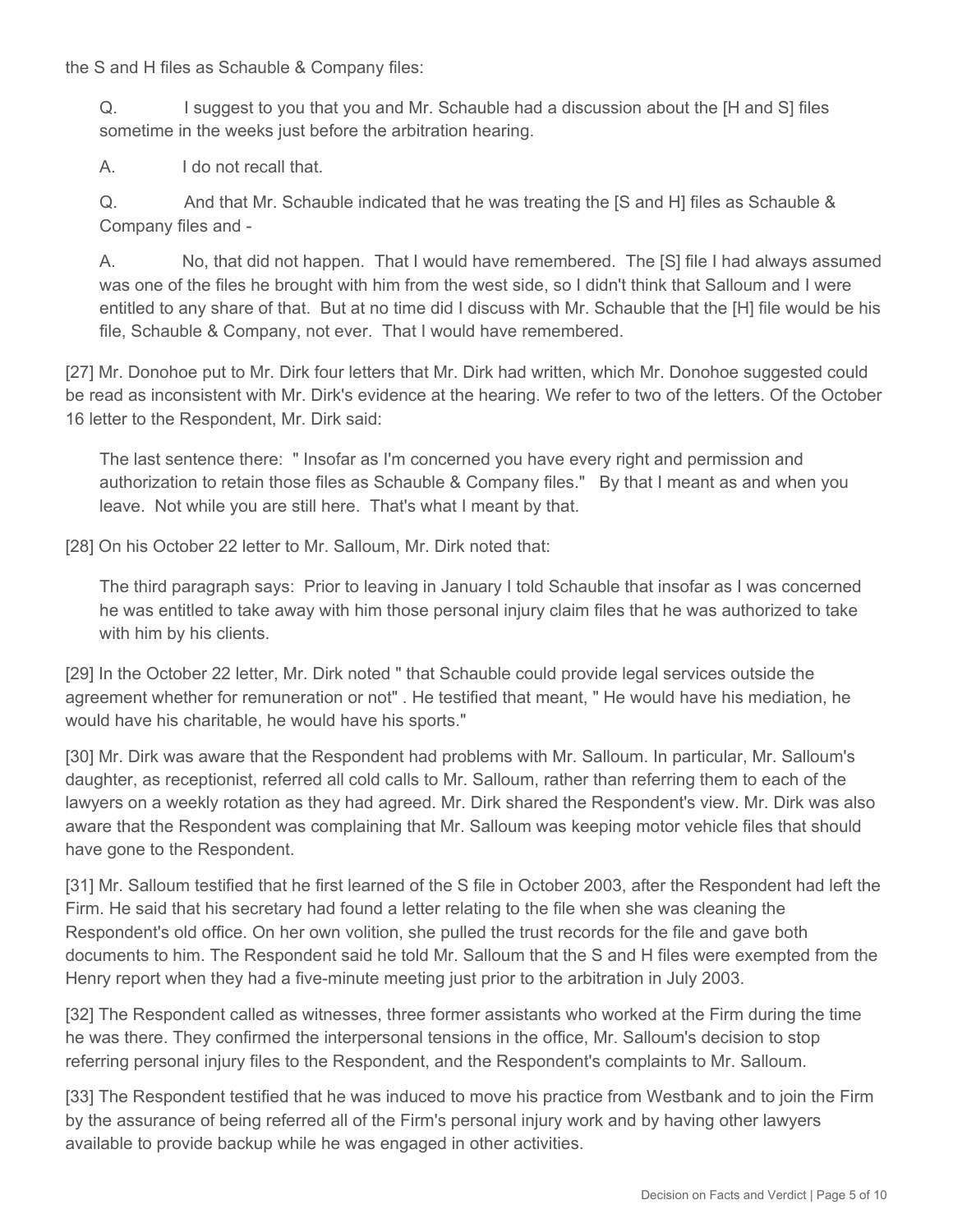[34] The Respondent testified he opened the H files when they came in as Schauble & Company files, after a confrontation with Mr. Salloum over Mr. Salloum having " effectively snagged [his] Westbank clients" :

When the [H] files came in, we had just had a meeting with Mr. Salloum and Mr. Dirk, and Mr. Dirk had ? was very aware that Mr. Salloum had reneged on his agreement. They came in, were referred to me by Mr. Dirk and it was in this very emotional, heated environment that I asked Mr. Dirk, " May I open this as a Schauble file?" His answer was, " Yes."

As noted, Mr. Dirk in his testimony denied agreeing to this.

[35] The Respondent also testified, contrary to Mr. Dirk's evidence, that he sought and received Mr. Dirk's approval to retain the S file and the H files as Schauble & Company files. He did not speak to Mr. Salloum about doing so until July 2003 on his evidence, or October 2003 on Mr. Salloum's evidence.

[36] In his explanation of why he decided that he was entitled to retain all of the fees from the S file the Respondent suggested that he was trying to balance what he estimated Mr. Salloum had diverted from him by not referring personal injury files to him. He concluded as follows:

I got a sense from [Mr. Salloum's legal assistant] how many files were being opened and I very roughly calculated that there was about \$100,000 in fees that Salloum had diverted to himself that were supposed to be going to me. As well, Mr. Salloum often bragged when he was able to settle something with ICBC and gave me the amount he made off the file. So, you know, I did a rough calculation from those two sources.

[37] The Respondent gave evidence of his loss of trust in Mr. Salloum. He cited several incidents, including one where Mr. Salloum refused to assist with a document on one of his files, when he was out of the office. The Respondent summarized his view of this as follows:

Again, if I can categorize it as a deal buster, that I would be ? I mean, if I back up, there was absolutely no point in leaving Westbank if I can't get somebody to back me up on my files ... I had no more trust in Mr. Salloum.

[38] Of his view that Mr. Salloum was diverting his clients, the Respondent said, " I recorded the loss of earnings, made a mental note of that."

[39] Both the Respondent and Mr. Dirk recall a discussion on Mr. Dirk's departure about the S file and the H files. The Respondent recalls it as follows:

I asked him if I could - because I didn't know what the fee split was with Salloum and Dirk. I was not ? I had no issue with Dirk. My issue was with Salloum. I asked him if I could retain the two personal injury files that I had opened and he said, " Yes," as long as the clients consented to it.

[40] Mr. Dirk testified as follows about this conversation, immediately following his evidence quoted at paragraph 28 of these reasons:

Q. You did talk about these two files immediately before you departed Salloum Dirk?

A. Yes.

Q. And you told him that he could continue to represent these clients if they were agreeable to his representing them?

A. Yes.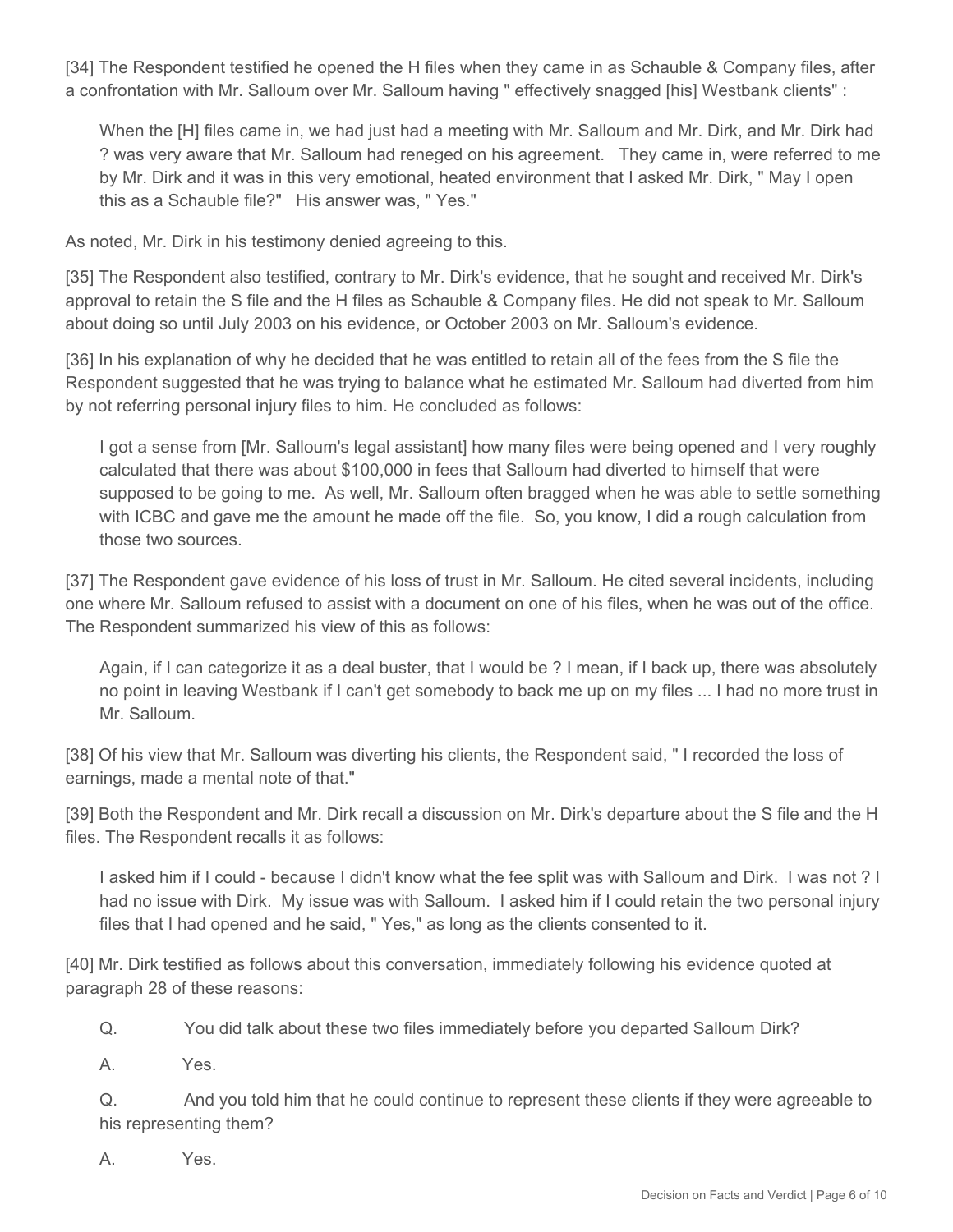Q. And I suggest to you that he told you at that time that he was treating those two files as Schauble & Company clients?

A. No.

Q. And you indicated ?

A. He did not.

Q. All right. I suggest to you that you indicated to him that if he departed he was entitled to take those files with him and claim the fees?

A. With the consent of the clients. It was the clients who decide what file goes with what lawyer when the law firm split up, and yes, he would be entitled to 100 per cent of the fees from the date that he took the files and left with him, but the work prior to that time would still be a 50/50 split. At no time did I tell Mr. Schauble that he was entitled to 100 per cent of the money from the [H] files.

## **The Law Society's Position**

[41] The Law Society's position is that MS, EH and MH were clients of the Firm; that the fees earned should have been shared in accordance with the Agreements, and that the Respondent's conduct in treating the fees as from his separate practice, amounts to professional misconduct.

## **The Respondent's Position**

[42] The Respondent says that the clients were not clients of the Firm but rather were the Respondent's clients in his separate practice, which was contemplated by the Agreements. The Respondent also says that he confirmed with Mr. Dirk his right to retain the fees in respect of these clients. In the alternative, the Respondent says that he was entitled to retain the fees earned at issue as a set-off for earnings lost as a result of Mr. Salloum's breach of the Agreements.

## **Analysis**

[43] The onus of proof is on the Law Society, and the standard of proof is a balance of probabilities: " ... evidence must be scrutinized with care" and " must always be sufficiently clear, convincing and cogent to satisfy the balance of probabilities test. But ... there is no objective standard to measure sufficiency." ( *F.H. v. McDougall*, 2008 SCC 53, 297 DLR (4th) 193).

[44] What is it that the Law Society must prove, given that this is a discipline hearing, not a civil trial? In our view, we are not, strictly speaking, required to determine whether the Respondent had a legal right to keep 100% of the fees from the S and H files, but rather whether he honestly believed that he did.

[45] We would put the facts we have to decide as follows:

(a) Did the Respondent honestly believe that, under the terms of the Agreements, he was entitled to retain all of the fees from the S and H files rather than sharing the fees with the Firm?

(b) Did the Respondent believe that he was entitled, as a result of discussions with Mr. Dirk, to treat the clients as his own and not share the fees with the Firm?

(c) If the clients were Firm clients, was the Respondent entitled to retain the fees paid to him by those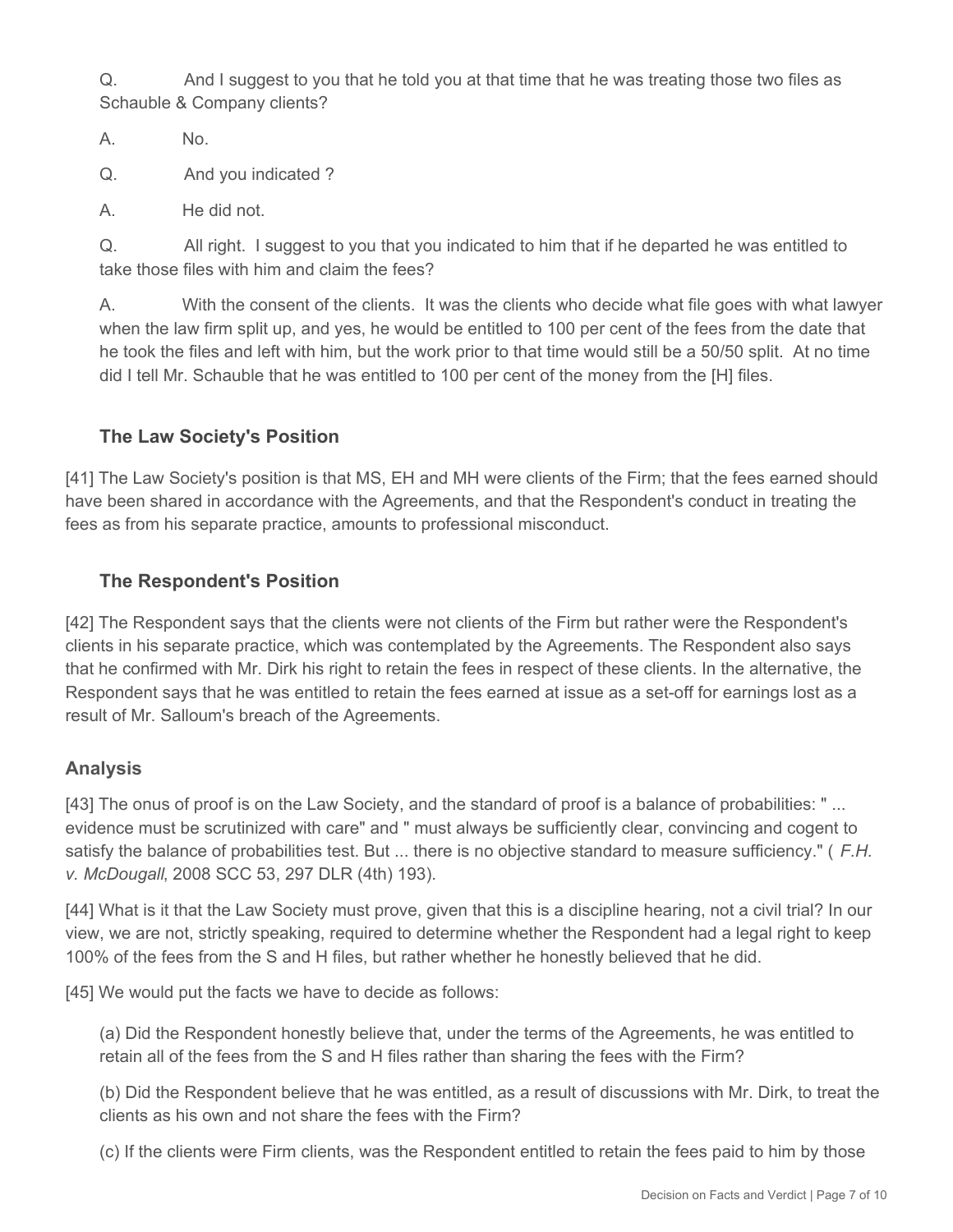clients as a set-off against amounts he says were owed to him as a result of breach of the Agreements by Mr. Salloum?

[46] On behalf of the Respondent, Mr. Donohoe argued that perhaps there had been some miscommunication between the Respondent and Mr. Dirk so that Mr. Dirk mistakenly granted authority to the Respondent to take the entire fee or that the Respondent honestly but mistakenly believed that he had such authority from Mr. Dirk.

[47] We have carefully considered that argument and carefully analyzed the evidence to determine whether it was a realistic possibility that the Respondent's actions could have arisen from miscommunication or misunderstanding.

[48] The Respondent says that he interpreted the Agreements as allowing him to decide which files he would conduct as files of the Firm and which he would keep for himself. He relies on the following words in paragraph 5 of the Agreement for that interpretation: " Schauble & Company may participate in the provision of legal services and other activities (whether for remuneration or not) outside of this Agreement including the provision of legal services to charities, non-profit organizations and the operation of the mediation practice and sports agency."

[49] However, given the purpose of the Agreements, and in the context of the Agreements as a whole, those words cannot be read to permit the Respondent to select what part of the fees from his law practice he will share and what he will keep for himself. His assurance that he would exercise that right fairly is of no assistance in interpretation.

[50] The purpose of the Agreements was to provide the Firm with a contribution to its overhead in exchange for the Respondent having the benefits of that infrastructure. The Respondent's interpretation would defeat that purpose; he would use the Firm's infrastructure, which, in fact he did, and be at liberty to withhold whatever part of his contribution he chose. Such an agreement would make no commercial sense.

[51] Looking to the words themselves, the right to provide legal services outside the Firm is granted in the context of the Respondent's " other activities" . In our view, that right can be read as limited to providing legal services that are related to those other activities.

[52] Significantly, the 2001 Agreement specifically named two files that the Respondent was entitled to exclude from the 2001 Agreement as part of Schauble & Company's goodwill. By the time the 2003 Agreement was entered into, the reference to one of those files was removed, presumably because it had been closed. Clearly, the Respondent put his mind to what files were to be excluded from the 2003 Agreement. The S and H files had been opened by then. If they were to be excluded, one would have expected to find them referred to there.

[53] Mr. Dirk was under no misapprehension as to what the 2001 Agreement intended. When asked about it, he said, " why would we have Mr. Schauble there when we were going to pay all of the disbursements and he would get all of the income? There is no sense of having him there." That is a credible response; it is consistent with our finding as to the interpretation of the Agreements, and Mr. Dirk had no interest in the outcome of this proceeding.

[54] On the other hand, the Respondent's assertion as to what he believed the Agreements meant is not credible. It is inconsistent with the only sensible interpretation and it is self-serving. Further, the Respondent says that he sought and obtained Mr. Dirk's permission to open both the S file and the H files, as Schauble & Company files. If he honestly believed he had the right under the 2001 Agreement to open whatever files he wished that way, why would he ask Mr. Dirk's permission?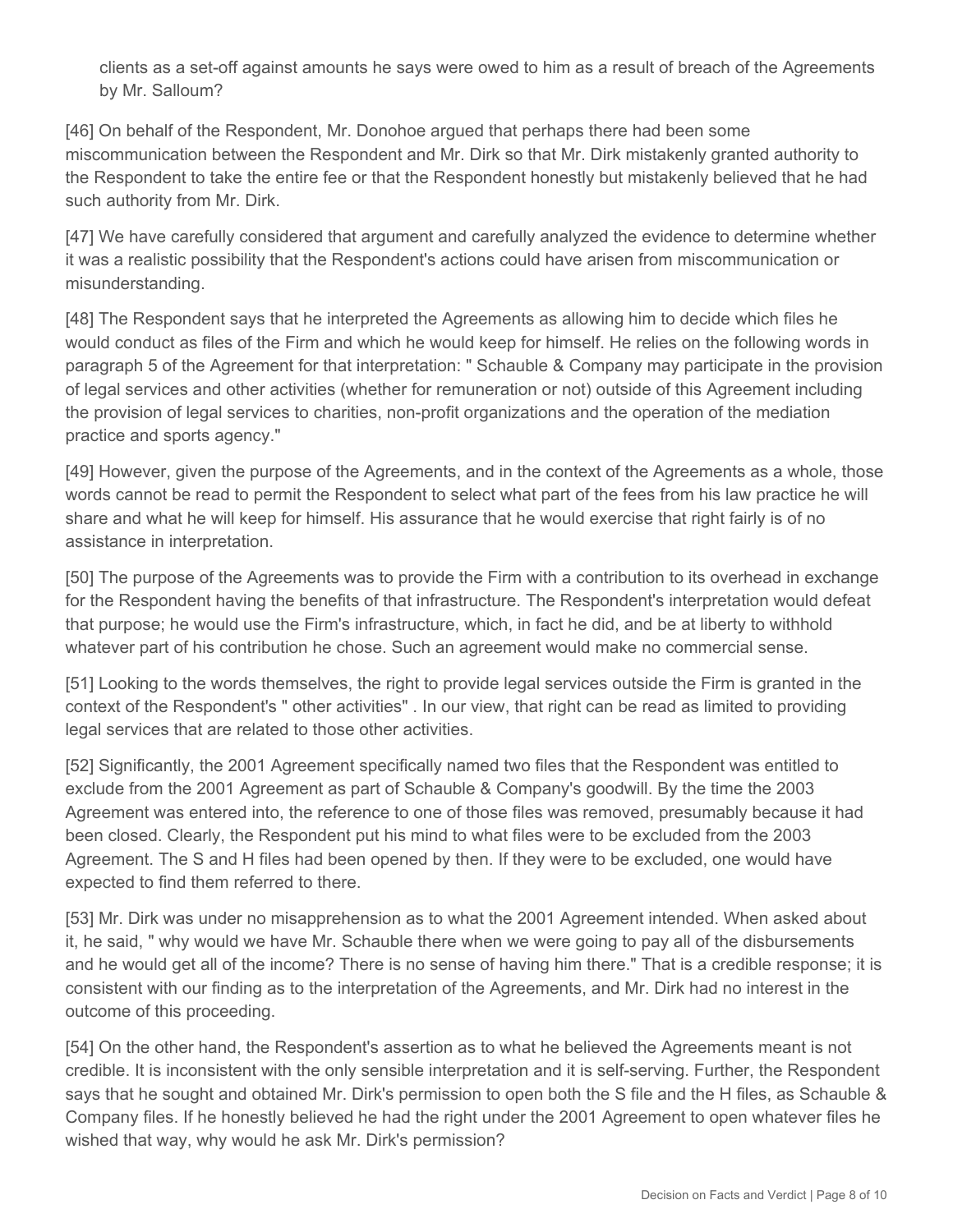[55] In any event, Mr. Dirk says that permission was neither sought nor granted. When asked about it in cross-examination, he said, " No, that did not happen. That I would have remembered. The S file I had always assumed was one of the files he brought with him from the west side, so I didn't think that Salloum and I were entitled to any share of that. But at no time did I discuss with Mr. Schauble that the H file would be his file, Schauble & Company, not ever. That I would have remembered."

[56] The Respondent submits that we should accept both Mr. Dirk's evidence that he intended to convey to the Respondent that he could keep the S and H files if he left the Firm and the Respondent's evidence that he understood that he could treat the files as Schauble & Company files while still practising with the Firm. We do not accept the Respondent's assertion about his understanding of the conversations with Mr. Dirk. As noted above, that assertion is contrary to the only rational interpretation of the Agreements, but also it is inconsistent with the Respondent's testimony about his conversation with Mr. Dirk in early 2003. He said this about that discussion: " I asked him if I could retain the two personal injury files that I had opened and he said, "Yes,' as long as the clients consented to it." The caveat, " as long as the clients consented to it," makes no sense if the clients were the Respondent's clients.

[57] Scrutinizing the evidence in this case requires an assessment of the credibility of the witnesses. In doing so, " ... the real test of the truth of the story of a witness ... must be its harmony with the preponderance of the probabilities which a practical and informed person would readily recognize as reasonable in that place and in those conditions." ( *Faryna v. Chorney*, [1952] 2 D.L.R. 354, [1951] BCJ No. 128 (CA) at para. 10). In assessing credibility, we also considered whether the witness had an interest in the outcome of this proceeding.

[58] As to the Respondent's assertion that he had Mr. Dirk's permission to open the S and H files as Schauble & Company files, we prefer Mr. Dirk's evidence. It is in " harmony with the preponderance of the probabilities which a practical and informed person would readily recognize as reasonable" in that place and in those circumstances. ( *Faryna v. Chorney, (supra))*. And, as noted above, Mr. Dirk had no interest in the outcome of this proceeding.

[59] The Respondent's conduct in billing the S file is also inconsistent with his assertion that he believed he had the right to retain all the fees earned from that file. Rather than have his fees paid as required by the Law Society Rules, by a cheque from the Firm's trust account to Schauble & Company or to himself personally, he had the money paid directly to his bank for his benefit. We are satisfied on all of the evidence that he did so for the sole purpose of hiding the true nature of the payments from Mr. Salloum.

[60] Finally, the Respondent says that he was entitled to keep the fees from the S and H files as a set-off against Mr. Salloum's breach of the Agreements by diverting clients and refusing to refer personal injury files to him. Even if that assertion might have merit in a civil action, it has none where the question is one of professional conduct. The Respondent had a professional duty to treat Mr. Salloum with the utmost candour. Whatever balancing might have been merited, the Respondent was not entitled to take an amount equal to that which he estimated he was owed. If the Respondent had an honest belief he was entitled to the money, he should have told Mr. Salloum exactly what he was doing and why he was doing it.

[61] We find that the Respondent was not entitled to keep the fees from the S and H files for himself rather than split them with the Firm, and that he did not honestly believe he was entitled to do so. Rather, the Respondent knowingly and intentionally misappropriated the funds.

[62] Accordingly, we find that the Respondent has committed professional misconduct.